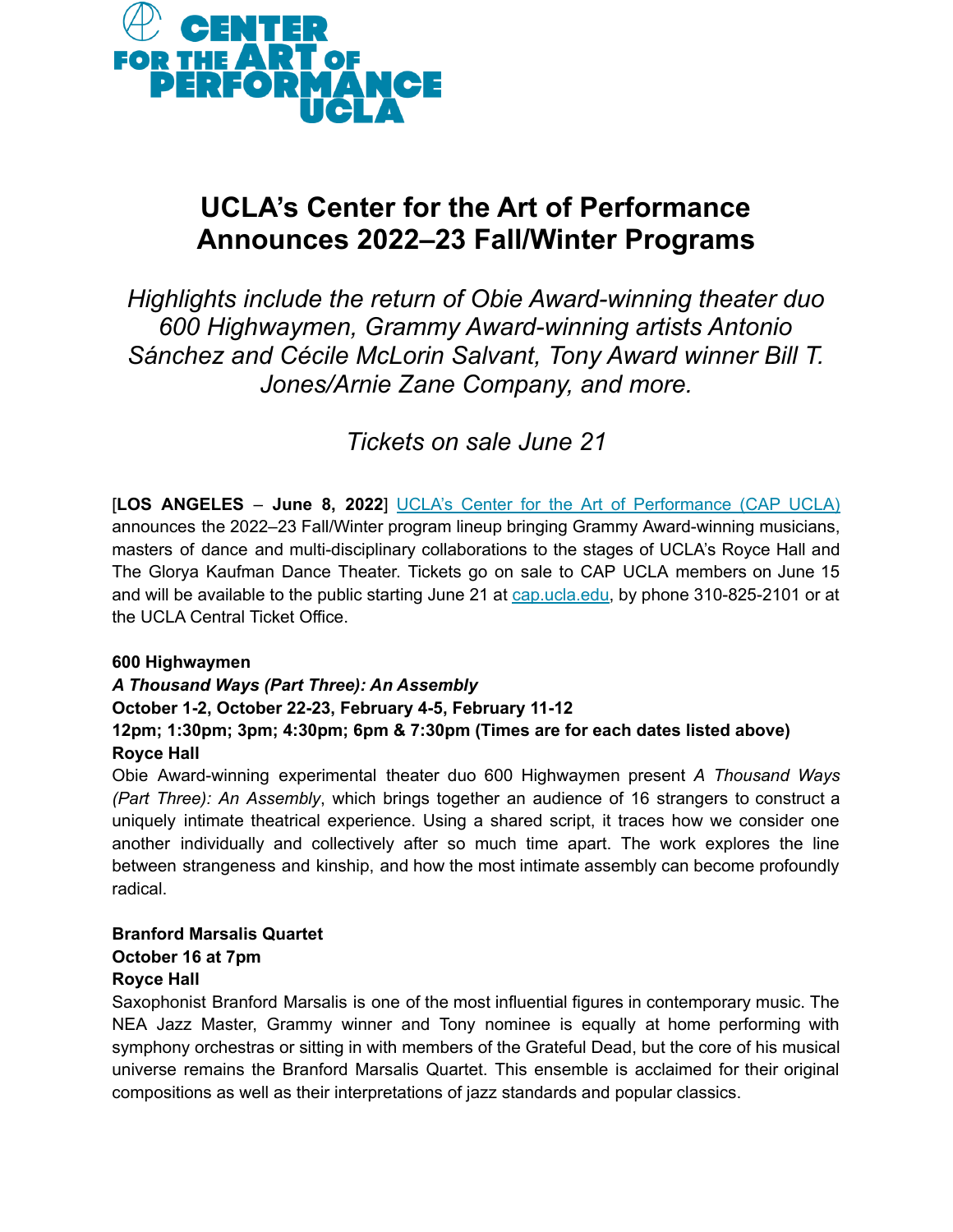#### **Antonio Sánchez & Bad Hombre with Thana Alexa, BIGYUKI & Lex Sadler November 3 at 8pm Royce Hall**

Multiple Grammy Award-winning "drummer's drummer" Antonio Sánchez is internationally celebrated for his soundtrack to the Academy Award-winning film *Birdman*. He returns to the Royce Hall stage with songs from his new Warner Brothers album *SHIFT (Bad Hombre Vol. 2)* which features collaborations with Trent Reznor, Kimbra, Meshell Ndegeocello, Dave Matthews and more.

#### **Tigran Hamasyan November 12 at 8pm Royce Hall**

Tigran Hamasyan became one of the most distinctive pianists of his generation by fusing jazz improvisation with the rich music of his native Armenia. On his latest album, *StandArt*, he brings his improvisational chops to deconstructed takes on standards, participating in American musical traditions while at the same time challenging familiar categories. In times of increasing division, his experimental approach is an inspirational reminder of the ways creativity overflows boundaries.

#### **Bill T. Jones/Arnie Zane Company** *What Problem?* **November 19 at 8pm Royce Hall**

The acclaimed Bill T. Jones/Arnie Zane Company's latest work, *What Problem?*, explores the tension between belonging to a community and the isolation that many feel during these divisive political times. Jones conceived of this project in pursuit of the elusive "we." Jones and the company develop individual content with approximately 25 local community members in each of the touring locations, making each performance specific to its host city.

#### **Seth Parker Woods** *Difficult Grace* **December 4 at 7pm Glorya Kaufman Dance Theater**

Recipient of the 2022 Chamber Music America Michael Jaffee Visionary Award and hailed by *The Guardian* as "a cellist of power and grace" who possesses "mature artistry and willingness to go to the brink," cellist Seth Parker Woods has established a reputation as a versatile artist straddling several genres. *Difficult Grace*, a collaboration between Woods and the inimitable choreographer Roderick George, is a multimedia tour de force featuring Woods in the triple role of cellist, narrator/guide, and movement artist.

**Israel Galván & Niño de Elche** *Mellizo Doble*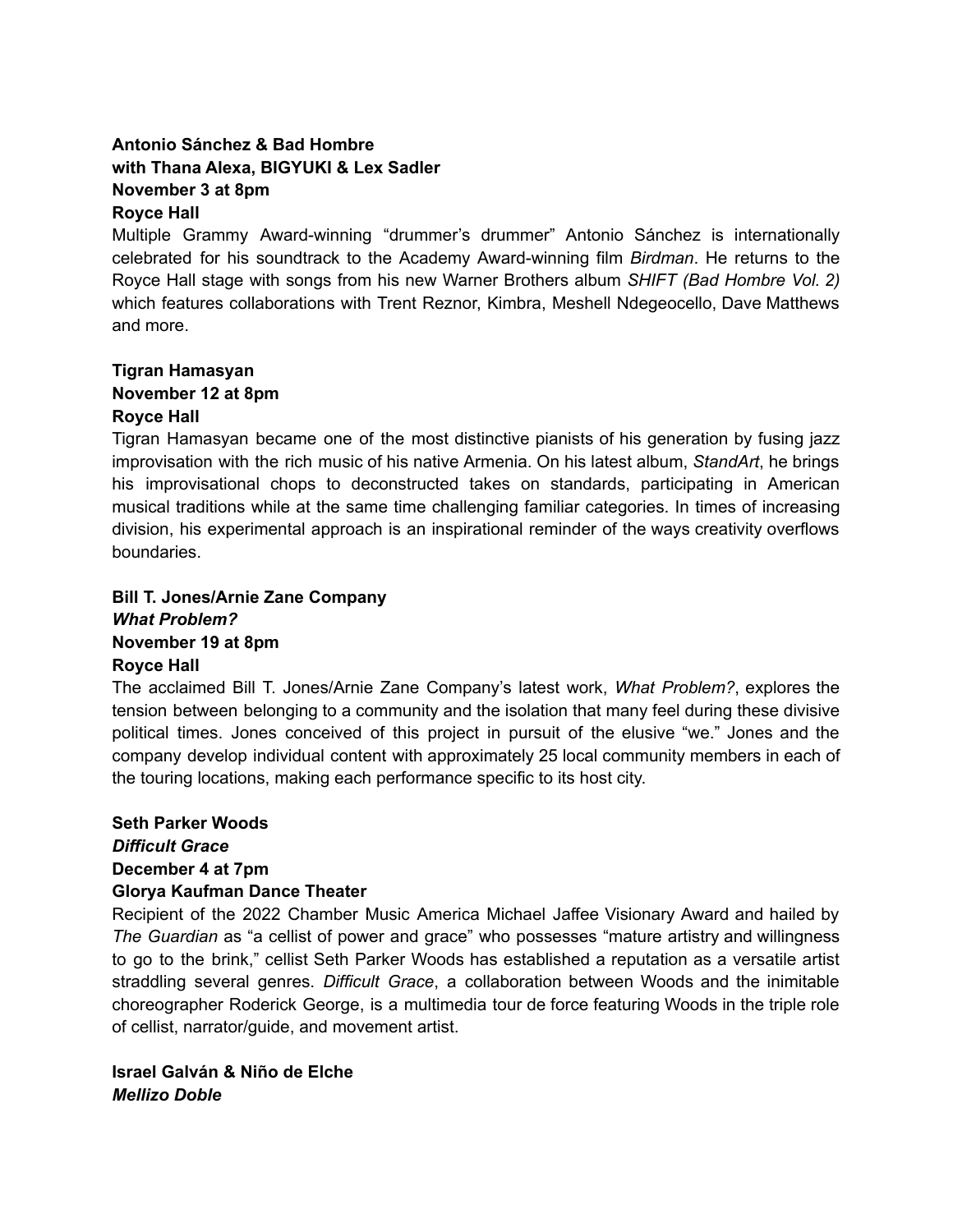#### **January 21 at 8pm Royce Hall**

The unclassifiable dancer Israel Galván recodifies the physical language of flamenco, incorporating a multiplicity of influences in order to break out of the accumulated sediment of tradition. *Mellizo Doble* is a collaboration with singer/guitarist Niño de Elche, exploring performance as a cyborg experience, a blending of passion and technique. The presentation with CAP UCLA will be the American premiere of *Mellizo Doble*.

#### **Cécile McLorin Salvant January 26 at 8pm Royce Hall**

Three-time Grammy winner and MacArthur Fellowship Award recipient Cécile McLorin Salvant is a composer, singer and visual artist who unearths the connections between vaudeville, blues, global folk traditions, theater, jazz, and baroque music. Her latest album *Ghost Song*, is a disquietingly evocative exploration of the ways people can be haunted — by lingering memories, roads not taken, ghosts real and imagined. Nothing Salvant has done previously will prepare listeners for the visceral intensity and genre-obliterating atmospheres of *Ghost Song*.

# **MVF Band February 23 at 8pm**

#### **Royce Hall**

With sax, keys, bass, and drums — plus the traditional Armenian Tar — MVF Band has spent the last decade together exploring new directions in Armenian music and perfecting their on-stage connection. Moving across genres, Miqayel Voskanyan's quintet is known for cross-pollinating folk idioms with progressive arrangements and original compositions. MVF Band is touring the U.S. as part of Center Stage, a cultural diplomacy initiative of the U.S. Department of State.

#### **TICKETING**

Create-Your-Own series of two or more events and save 10%.

CAP UCLA Members get access to priority presale for tickets to all Fall/ Winter programs and also enjoy 15% off all ticket purchases.

Purchase online at [cap.ucla.edu](https://cap.ucla.edu/landing/2022-23_fw), by phone (310) 825-2101, and at the UCLA Central Ticket Office, M-F, 10 am  $-$  4 pm.

Individual ticket on sale dates:

- CAP UCLA Members: Wed, June 15 at 12pm
- CAP Enews Subscribers: Fri, June 17 at 12pm
- General Public: Tue, June 21 at 12pm
- UCLA Faculty and Staff: Tue, June 21 at 12pm
- UCLA Students: Tue, Sep 13 at 12pm